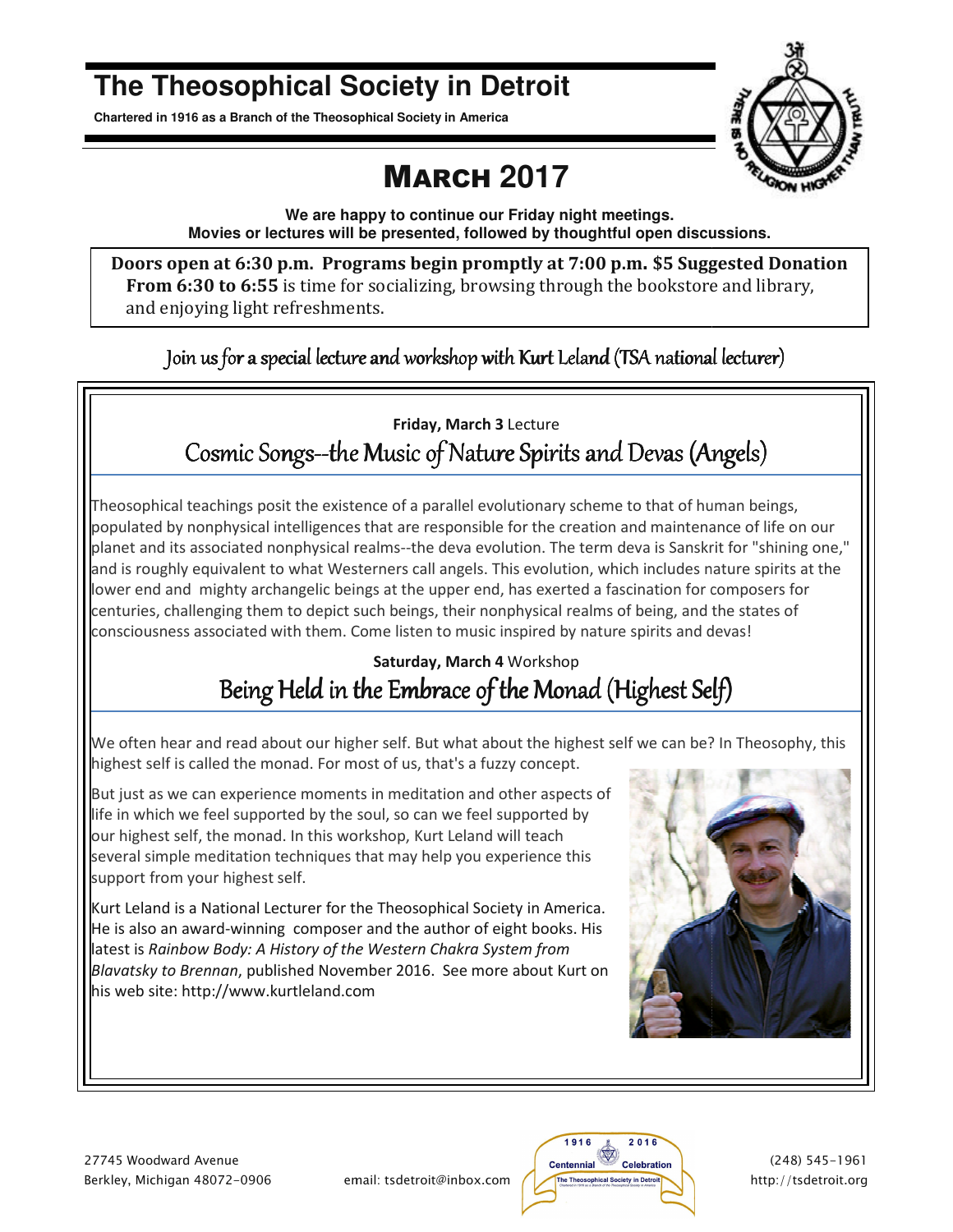# **The Theosophical Society in Detroit**

**Chartered in 1916 as a Branch of the Theosophical Society in America** 

# MARCH **2017**

**We are happy to continue our Friday night meetings. Movies or lectures will be presented, followed by thoughtful open discussions.** 

**Doors open at 6:30 p.m. Programs begin promptly at 7:00 p.m. \$5 Suggested Donation From 6:30 to 6:55** is time for socializing, browsing through the bookstore and library, and enjoying light refreshments.



*Cosmic Songs--the Music of Nature Spirits and Devas* 

*Friday, March 3 Lecture:* - Saturday, March 4 Workshop:

 *Being Held in the Embrace of the Monad (Highest Self)*  (8:30 a.m. 8:30 a.m. breakfast snacks; Workshop 9:00 a.m.- 12:00 p.m.)

#### **Mar 10** *Return of the Absent Mother*

Video by Carol Parrish (Facilitated by Gary Contesti)

Sophia (Wisdom) is the Greek name for the feminine principle of Creation. In this workshop, Dr. Parrish will describe how Sophia, although unrecognized for centuries, has continued to accompany humanity, appearing in intuitive flashes. She is entering our understanding today because only now are we ready to begin experiencing her in a more conscious way. Dr. Parrish will also discuss how Sophia provides the feminine insightfulness to partner with the Christ as the loving Master and how the wisdom and the love of Christ are one, showing us the way to a profound and authentic experience of the Christ within. This lecture was delivered to the TSA sponsored conference entitled "*The Mystical Heart of Christianity: Moving Beyond Literalism*".

#### **Mar 17** *Balance in the Physical Realm*

Video by Robyn Finseth (Facilitated by Ellen Byrne)

Balancing our physical selves requires an openness of consciousness. Using basic premises learned from ESP, reincarnation, action/reaction, and energy fields, we will explore how healing requires us to not get in our own way. This lecture deals with the art of self- healing: a technique available to all of us. The goal of this program is to introduce a simple set of exercises which will help you move toward the basic direction of well-being.

#### **Mar 24** *Death As An Advisor: Living and Loving in the Present*

#### Lecture by Mike Whitty

Building Our Life Legacy is done best with a loving calm, steady and brave attitude. We must cultivate our virtues and become true spiritual elders offering inspiration and courage to all those on the path along with us. Mike Whitty has given talks on aging into saging, inner peace, embracing the world with hope and acceptance. Mike gives workshops on emotional healing, acceptance, attitude, and thankfulness. He is co-editor of At Work: Spirituality Matters

#### **Mar 31** *Kabbalah, Celestial Beings, and the Trickster-Fool*

#### Lecture by Daya Kujansuu

How old is Kabbalah and what cultures have turned to its teachings for spiritual development? How do angels and archangels enter into the picture? What do we know about the Trickster and the Fool? What is their purpose? Let's ponder and learn together.

#### **Apr 07** *Peaceable Kingdom - A Review*

Video by Jenny Stein and James LaVeck (Facilitated by Winnie Wylie and Miles Standish)